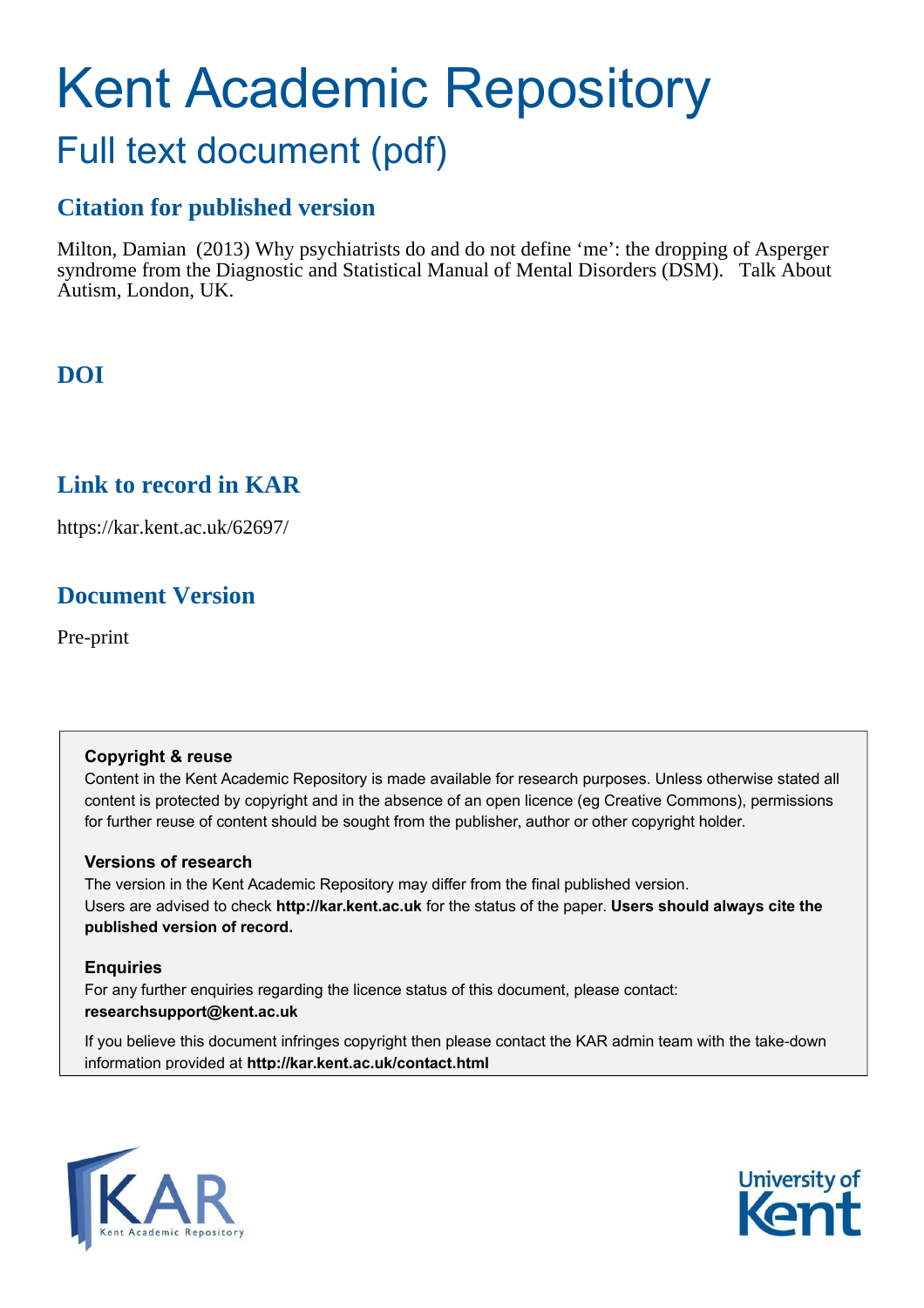Why psychiatrists do and do not define 'me': the dropping of Asperger Syndrome from the Diagnostic and Statistical Manual of Mental Disorders (DSM)

Posted by Mike Talkaboutautism at Monday, July 08, 2013

By Damian E M Milton

#### **Introduction**

"However the APA [American Psychiatric Association] defines autism, the diagnosis is going to be imprecise. That's the nature of a spectrum...Unfortunately, I don't think the latest effort — the DSM- $5 -$  is going to be much help in clearing up the confusion, and in some ways, it's only going to complicate the situation." (Grandin, 2013).

In recent months there has been much furore concerning the publication of the latest version of the Diagnostic and Statistical Manual of Mental Disorders (DSM-V, 2013), published by the American Psychiatric Association. The latest edition of this manual, which aims to provide criteria by which mental disorder is classified, has included a number of changes to how the 'autism spectrum' is now to be defined. The terms Asperger Syndrome and PDD-NOS have been dropped to be replaced by Autism Spectrum Disorder (ASD) and Social Communication Disorder (practically 'autism' without the associated 'repetitive interests'). In the new definition of ASD, social interaction difficulties have been subsumed within the category of social communication, whilst sensory processing differences have appeared, but have been subsumed within the category of repetitive and restrictive behaviours. Diagnosis will also be seen in terms of 'severity'.

So, why would an autistic 'activist' such as me be concerned with this change in terminology? Unlike others, I do not feel robbed of some essential descriptor of who 'I' am. I have never been a champion of the functional deficit model of autism (or its being applied to neurodiversity more widely) espoused by the DSM, or for that matter the International Statistical Classification of Mental and Behavioural Disorders (ICD-10, 1992), the diagnostic tool that was used to classify 'me' as "having Asperger Syndrome". The reason I care is due to how these changes will affect how others perceive 'me', and others who are autistic, and what social service support may be deemed necessary. Also, having a diagnosis is a social tool, a piece of 'cultural capital' (Bourdieu, 1986), a 'technology of self' (Foucault, 1972, 1973), that can be used by both psychiatrist and 'patient'. Thus, a change in the way autism is defined is as the Sociologist C. Wright Mills (1959) would have said: a public issue and not just an individual's personal problem.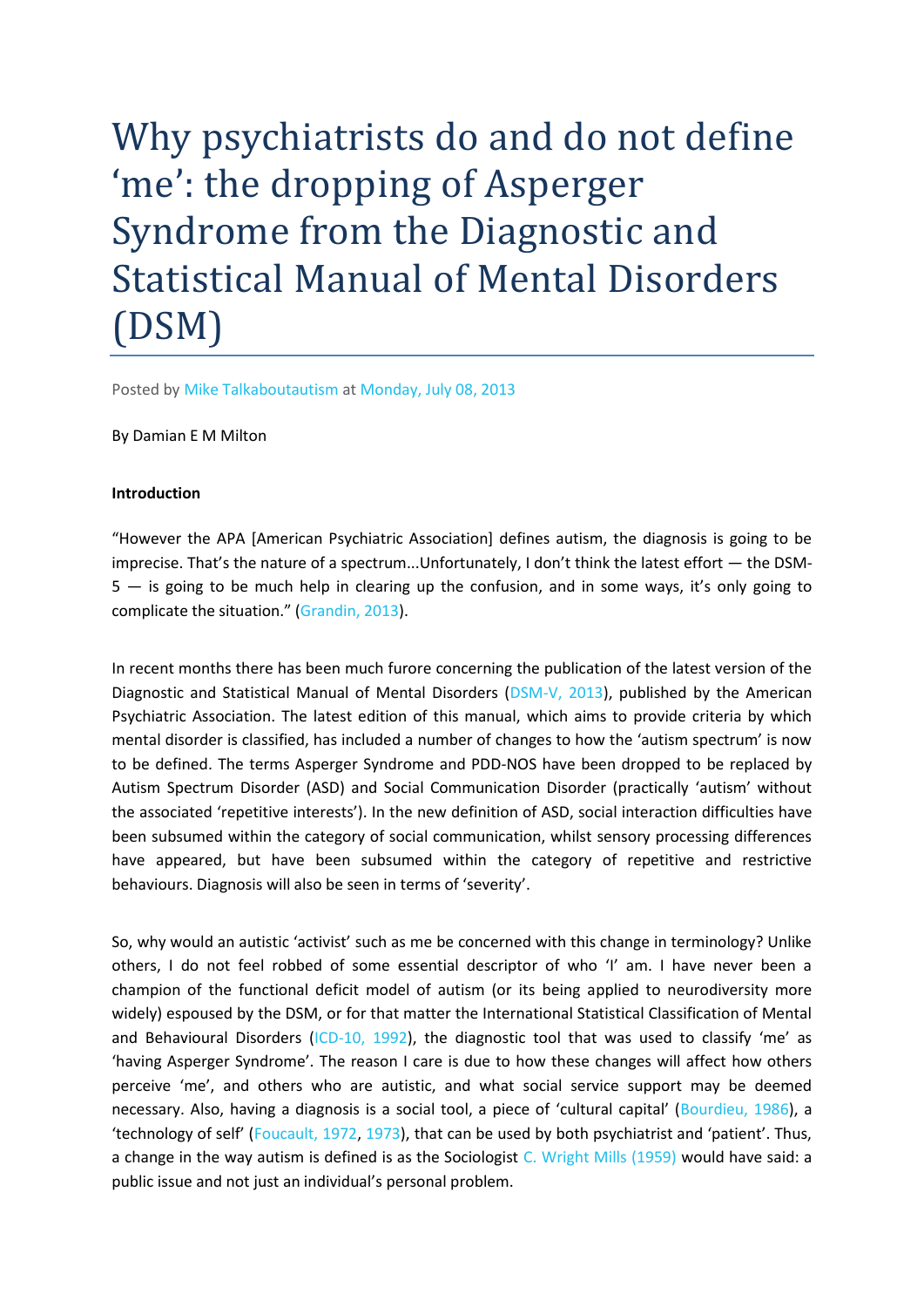#### **Moving the goalposts: DSM and its critics**

The initial DSM was published in 1952 and evolved out of a number of systems for collecting data, from psychiatric hospital statistics, and a manual produced for the US Army. The first two editions listed far fewer ailments than later editions and included some references to psychoanalytic ideas as well as behaviourist interpretations. Following critiques from radical psychiatrists such as R.D. Laing, Thomas Szasz, and David Cooper (names that still automatically get many a psychiatrist into some kind of 'defence mode'), and the embarrassment that led on from the studies completed by David Rosenhan (1973) which undermined the validity of psychiatric assessments, the DSM-III was released in 1980. This edition sought to standardise diagnostic criteria upon the best available evidence, yet has remained a controversial document ever since. For instance 'Sexual Orientation Disturbance' was not removed until 1987 and the DSM-III-R publication.

As recently argued by Insel (2013) of the National Institute of Mental Health (NIMH) in the US in criticism of the new DSM-V, categorisations within it are generally made by looking at clusters of symptoms/behaviours, rather than underlying causation:

"While DSM has been described as a "Bible" for the field, it is, at best, a dictionary, creating a set of labels and defining each."

Yet, for conditions that have multiple interweaving developmental variables affecting how biological factors manifest themselves in lived experience, if a biological basis cannot be found, what then? Insel (2013) is right to point out the lack of validity in categorisations made of the basis of symptoms; yet when does a brain/mind become 'biologically disordered'? This will always be socially situated and interpreted. Unlike Insel (2013), I do not contend that an 'eliminative materialist' philosophy of mind (the idea that the mind/consciousness will be explained by scientific investigation) is fully possible. Yet indications can be made to correlate subjective data with findings regarding neurology, but this will need varying subject disciplines and 'stakeholders' to work together, something rarely done at present.

Some psychiatrists of a more radical tradition argue that rather than maintaining a categorical system for defining mental distress, what is needed is a dimensional or complaint-based approach (Bentall, 2004; Cooper, 2004; Krueger et al. 2005; Timini et al. 2011). A recent report from the Division of Clinical Psychologists of the British Psychological Society (BPS, 2013) suggests that current systems of categorisation do not take into account to what extent a disorder is produced due to internal biological factors, and how much is due to psychological responses to environmental conditions. An issue that remains for these critics however, is to answer the question: if one removes the label, how would one decide who should have access to support services and on what basis?

#### **The DSM and autistic self-identity**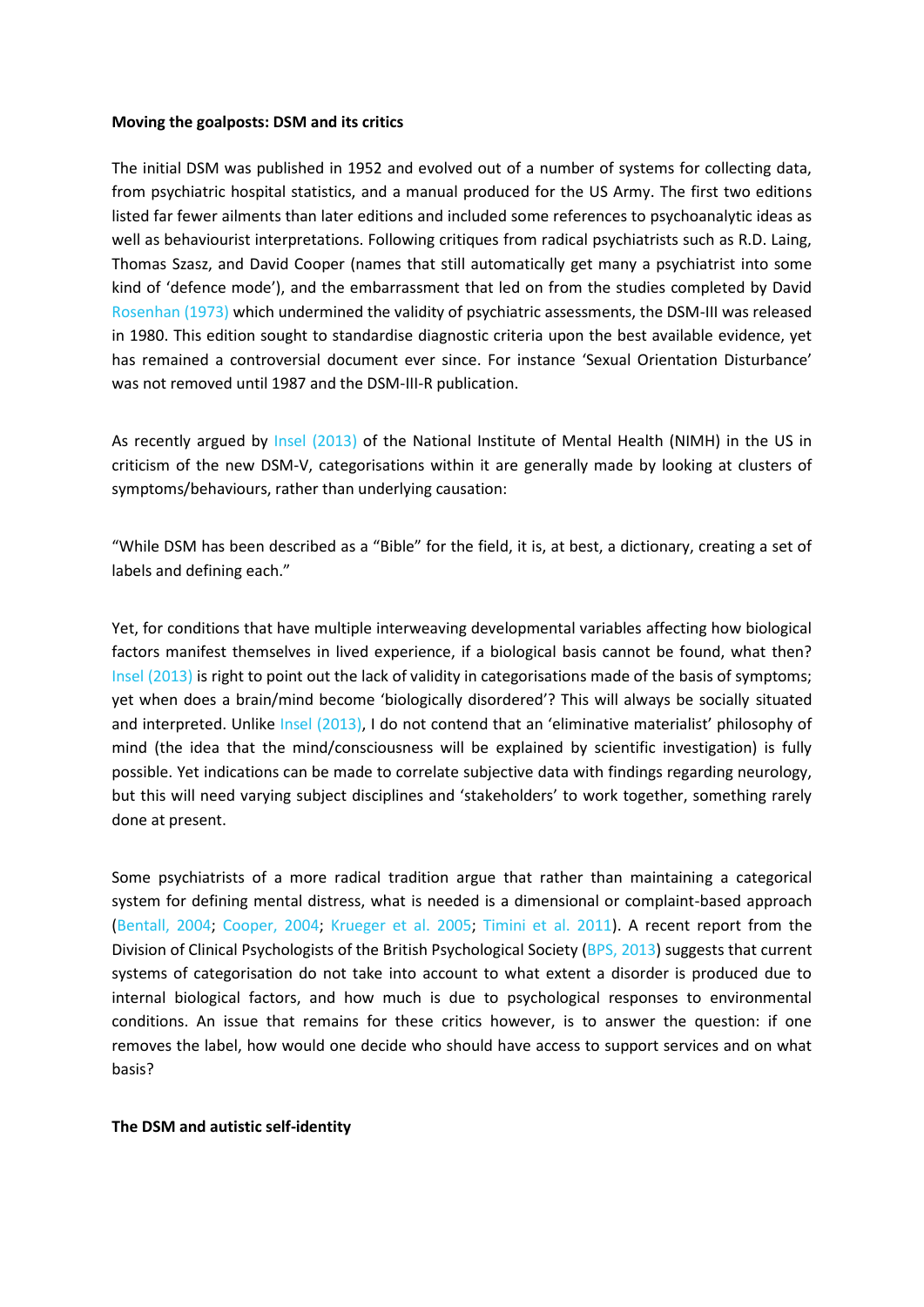Even when looking at autism from the 'inside-out' (Grandin, 2013; Williams, 1996), defining what autism 'is', is no simple task, with some arguing that deficits in social interaction and communication are central to the autistic difference, with the primary research priority being neurobiological (Grandin, 2013), and others arguing that differences in cognition lead to differences in sociality, interactions, and shared understandings with others (Lawson, 2008, 2010; Murray et al. 2005; Milton 2012a; Milton 2012b). The former argument would have more in common with Insel's (2013) criticisms, whilst the latter would share with the BPS (2013) the pressing need to take into account biological, psychological, and social factors and how such factors intersect in the lives of people within changing contexts.

Whatever the cognitive difference is, one also has to think – different to what exactly? The DSM, as with much psychological and psychiatric theory, is based on notions of deviance from a measured normative state of affairs. Whilst idealising functional normative efficiency may be needed when looking at engineering for example, it can leave a lot to be desired when applied as a way of thinking to the subjective lived experiences of human beings (Bentall, 2004). Whilst some may feel that acquiring a diagnosis of autism has helped to explain their difficulties in life, for me they have helped to explain how certain others have come to see people 'like me' through a kind of psychologising 'gaze'. Thankfully I'd say, I'd personally built up my own theories of dispositional diversity and an already 'othered' self-identity before ever coming across such descriptions of the autistic difference. Thus, although I found diagnosis useful in many ways, I did not internalise its meanings as defining who 'I' am.

Many years ago, the social theorist George Herbert Mead (1934) distinguished between the socially defined 'me' (how others see me) and the subjectively (but also socially derived) 'I' (how I see myself). Later, psychologists like Erikson (1975) argued that a disjuncture between the two led to various stages of 'identity crisis' as someone moves through the lifespan. Somewhat associated with this, Goffman (1963) suggested a gap between the 'social me as perceived' and the 'social me as expected' led to social stigma. Becker (1963) also suggested that negative associations attached to labels can become internalised into how people see themselves in a 'self-fulfilling prophecy'. Thus, identifying with the 'disordered other' as described by psychiatrists leads (in my view), to occupying a self-defeating position. Yet, reclaiming the autistic 'I' from such descriptions, will be 'swimming against the tide' of powerful groups and individuals that may stigmatise you for it.

For me, identity, as Edley (cited in Hollway, 2007) argues, is like a 'jelly that never sets'. Yes, my 'l' identifies as being 'autistic', and that 'I' shares a common social label with many other people, and within the wider autistic community I have felt camaraderie and recognition. I have also come across great differences in terms of how people define themselves with regard to such labels. So, will the removal of Asperger Syndrome from the DSM alter the cultural map? Yes, already it has caused quite a stir. Will it remove the term completely from the cultural lexicon? I very much doubt it. Perhaps the term/meme will just take on a slightly differing guise, as in 'high-functioning autism', or 'mild autism' (both equally poor descriptors too). Also, the removal of the term Asperger, being a man's surname, describing someone's condition/identity should please some autistic feminists, of which I have met quite a few.